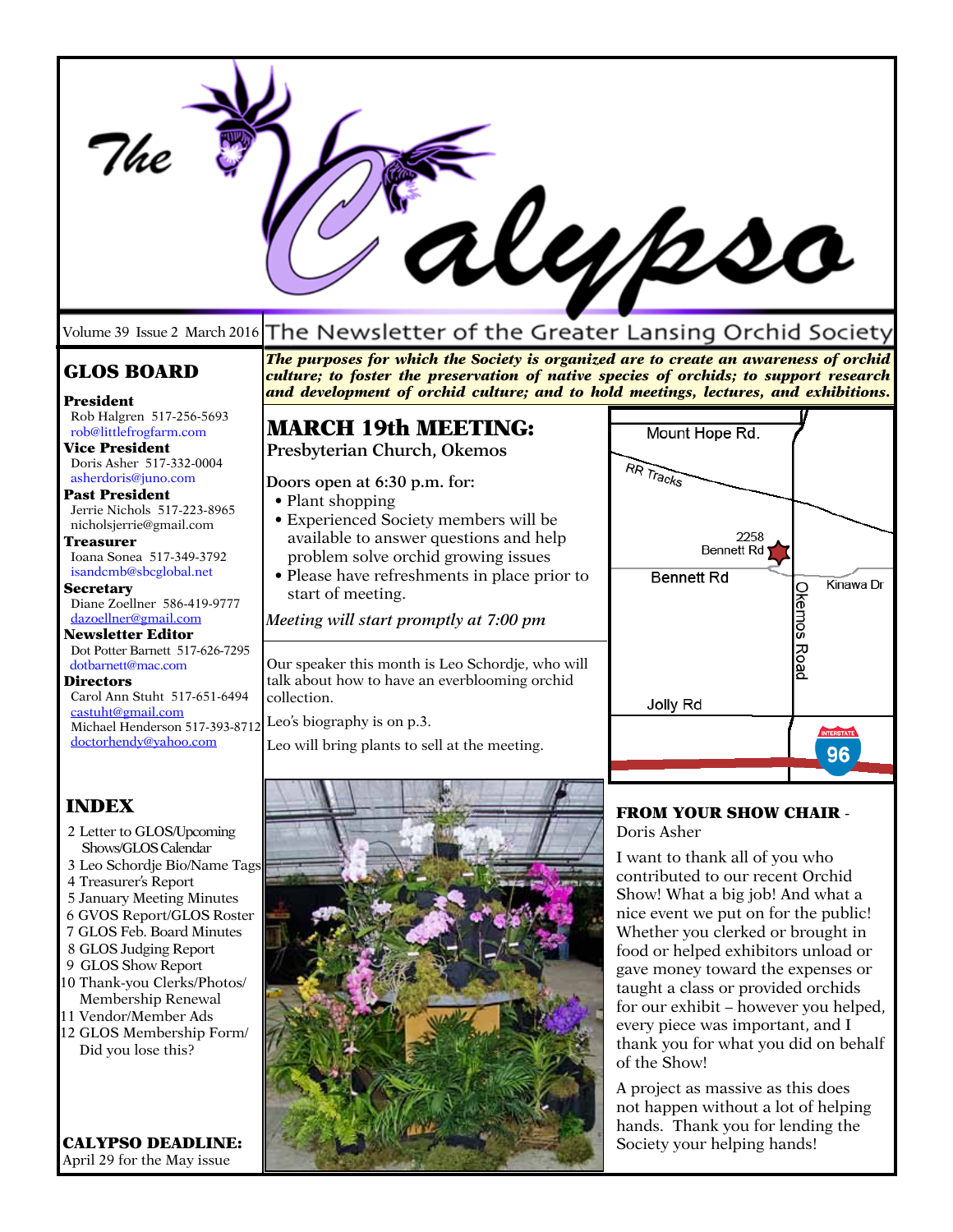### *Dot received this letter the day after our orchid show. It is being published here in lieu of the President's Message.*

#### Dear GLOS-Folks,

I just wanted to send a note to let you know what a wonderful expo you had Saturday, February 27.

My friend, Debbie, and I drove up from the Detroit area Saturday. She had never been to an orchid show before and was simply flabbergasted by all she saw. It was soon abundantly clear why we needed our little wagon.

Mike was the first to greet us at the door. As he moved around the various showroom venues he would see us and check in to make sure we were having a great time. We were. Absolutely everyone we met—from the ladies at the re-sale book table, to the vendors, to the fellow patrons—were so incredibly warm, inviting and helpful. It's amazing to see what happens when you get people with a common love and interest together.

We thank your numerous members who invited us to join GLOS.

The next time we come, we'll know to pack a picnic lunch. We ended up walking a mile to town, so as not to lose our plum parking space—only to have to sit down at a restaurant, notice the time and leave hastily without ordering because we didn't want to miss Dea's potting class. It was worth the power walk. She is such an interesting instructor.

As my friend, Debbie and I wheeled our little wagon about collecting every plant we couldn't possibly live without, so many people commented on what a good idea it was to have one. We saw so many people laboring with their bulky bundles. It makes us think next year, you'll have wagons of all shapes and sizes. Debbie wondered if it might not be helpful for the patrons, vendors (who would undoubtedly sell more items if people have a way to cart them about), and space on the venue floor if you offer small shopping cart rentals at future events. The small carts at many grocery stores that are compact and have two levels would be perfect. You would have a uniformed, manageable size that's easy to maneuver with plenty of room for goodies.

Just a thought.

Either way, we both just wanted to say you put on a Grade-A event. Truly. We know it takes so many dedicated volunteers to put on a two-day event like this. We just wanted you to know your hard work was noticed and absolutely enjoyed.

All the best,

~Paula and Debbie

#### UPCOMING SHOWS

We have 2 upcoming local shows. First is the Ann Arbor Orchid Society Show on March 19th and 20th at Matthaei Botanical Garden. The second is the MOS Show April 23 and 24th in Madison Heights (Note-not on Palm Sunday this year). Keep these shows in mind as you look over your plants that did not come into full bloom in time for the GLOS Show.

We do need help with the MOS Show. Is there anyone who wants to design and set up the display? Or anyone willing to take a small pre-designed basket display down to the show on Friday, set it up and get the plants registered? Please let me know.

Thanks Jerrie Nichols nicholsjerrie@gmail.com

→ Thanks to Sharon Alden, Doris Asher, Kherwin Cheng Chua, Mary Henman, Ionea Sonea, and Larry Watson, Jr. for the treats at our January meeting. Refreshments volunteers for the March meeting are Sharon Alden, Mary Henman, and Pam Milks.

# GLOS CALENDAR OF EVENTS

- March 19 GLOS General Meeting Speaker Leo Schordje: how to have an everblooming orchid collection
- ➜ March 19-20 AAOS Show Jerrie will set up. Volunteers needed to assist.
- → April 23-24 MOS Show Volunteers needed for set-up. Ioana & Dot will take down.
- → May 21 GLOS General/Business Meeting Speaker Peter T. Lin of Diamond Orchids, CA, on mini Catts
- ➜ June 18-19 GLJC Seminar: Awesome Oncidiums (See p. 11)
- → July Picnic Saturday, July 23
- → September 17 GLOS General Meeting Speaker Rick Lockwood on "What do Orchids Eat?"
- → October 8, 2016 All State Orchid Societies Meeting. Featured speaker is Carlos Fighetti.
- → February 25-26, 2017 GLOS Orchid Show and Sale
- ➜ February 24-25, 2018 GLOS Orchid Show and Sale



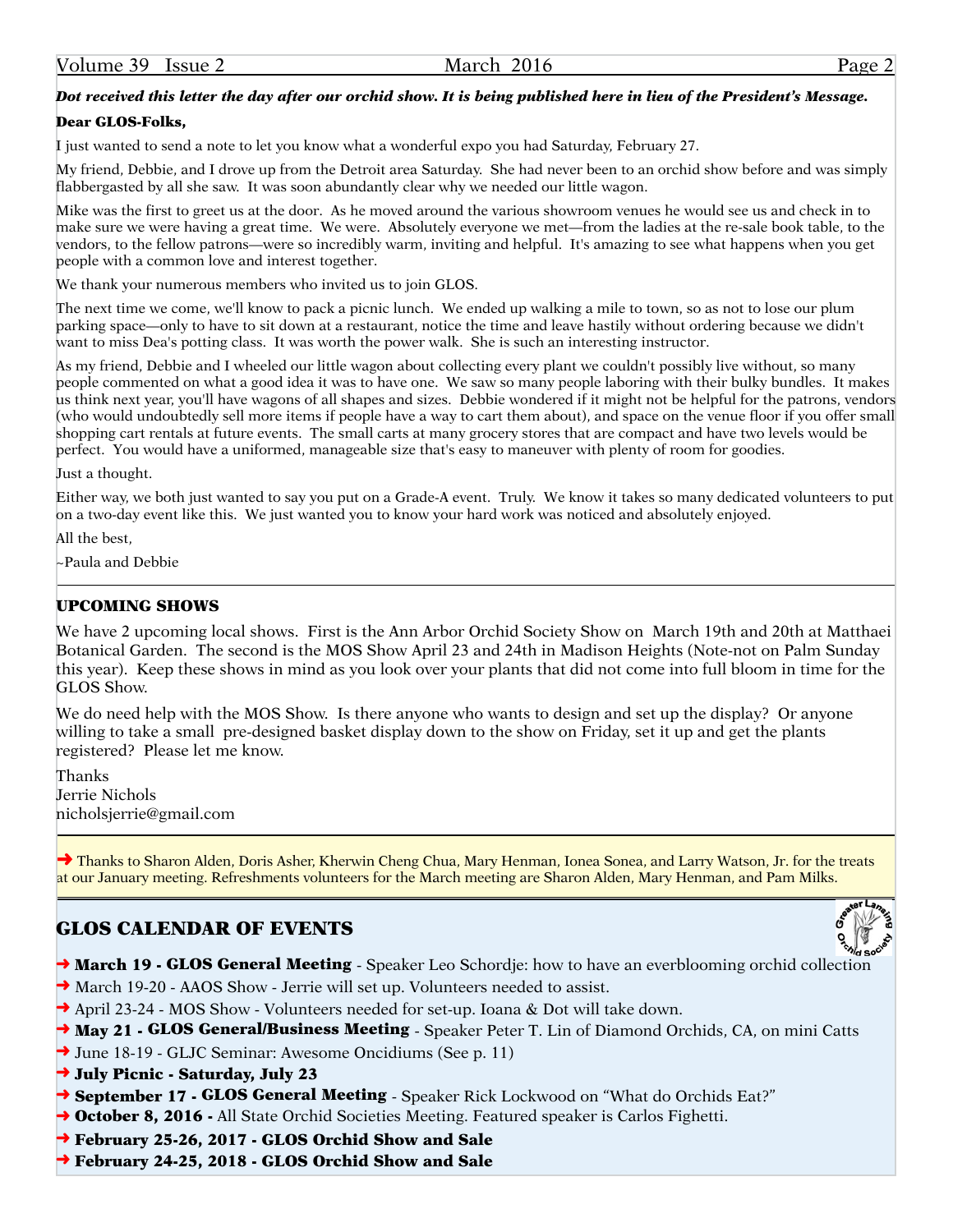Volume 39 Issue 2 March 2016 Page 3

LEO SCHORDJE began growing orchids while he was still in high school. Initially he grew on windowsills. His small 25 plant collection followed him as he moved from place to place while in college at UW-Madison. Leo is currently retired from running a one man Quality Control Lab at a small manufacturing plant for a major chemical company. Leo began his orchids speaking career in 1992 speaking at the Paphiopedilum Guild meeting hosted by NCOS, at the National Arboretum in Washington DC. He does a few talks a year, mostly in the Mid-West to orchids societies, has spoken in Anchorage, Denver, and Atlanta, so he does get around from Coast to Coast. His collection is about 1000 plants, raised under lights, in his basement. His collection is about 40% Paph, 30% Phrags, and the rest is a mix of other species.

Today's talk will be "Building an Ever Blooming Orchid Collection" which will be about how to build an Ever Blooming Collection, without having to acquire a large number of plants. He will also survey some species and hybrids capable of meeting the criteria for an ever blooming orchid. His talks tend to be informal, and questions are encouraged. There is a handout available that contains the information in the talk and some additional supplemental information. In and effort to conserve paper, no copies will be printed, it will appear in the newsletter and is available for download through the link on the index page of his website; http://www.leosorchids.com There also is a Java script link that will assemble his email address on the website, if you would like to email him before he leaves home the day before the talk. You can also call his cell, (847) 309-3821 for voice or text. The java script link helps keep down the spam.

Leo is a hobby grower, every plant he grows is grown in a light garden. He will be bringing for sale divisions of his personal plants, & a few seedlings, from an assortment of genera. The assortment will include Paphs, Phrags, sequential blooming Paph hybrids, the Phrags will most likely be divisions of awarded clones of Phrag Inca Embers (have 5 different awarded clones), Phrag Cardinale (2 clones), or non-awarded but select clones of other Phrags. Call ahead if you are interested in a near blooming size division of Phrag kovachii. He will bring a few Psychopsis seedlings or divisions, Masdevallia, Pleurothallis, Restrepia are all possibilities, maybe a Lycaste or two, possibly some Laturia Dendrobiums, and what ever else he can find in his own collection. He will not be importing plants from Hawaii for re-sale, you have all seen enough of what Hawaii offers at your shows.

Because everything is a "one of", and he won't know what he will be bringing until he loads his car, there is no presale list. For the serious Sobralia collector, Leo will bring his one and only piece of a nearly 7 foot tall Sobralia roezlii at least 6 growths, in a 10 inch diameter pot. Small 2 foot tall divisions of S roezlii from Ecuagenera cost over \$50 to obtain. Leo will sell this near blooming size Sobralia roezlii for only \$95. It has become too large for his light garden (you think?). Call and reserve the Sobralia if you are interested. He will only put the Sobralia in the car if there is a call expressing interest.

Leo will also have some 1 or 2 pound containers of the K-Lite version of MSU Orchid Fertilizer available for sale also. See Rick Lockwood's article in March 2013 issue of Orchids Magazine. This is the fertilizer Bill Argo, from Blackmore formulated to meet Rick's formula proposal. All the lesser macro and micro nutrients of MSU formula, in the 13-1-1 formulation developed by Rick Lockwood.

### REMINDER: WEAR YOUR SOCIETY NAME TAG

A message from the GLOS Membership Committee (Doris Asher, Chair; Dot Potter Barnett, Member)

Your Society's Membership Committee has changed the way we handle the GLOS name tags -- members are responsible for their own name badges.

As an incentive to wear the name tag, which is very nice for visitors and for those of us with failing memories (!), anyone who wears the badge AND purchases even one raffle ticket at \$1.00 per ticket will get a complimentary raffle ticket.

Wear your badge to the meeting. Let's help everyone greet everyone by name by wearing a name tag.

Wear your badge. Get an extra raffle ticket!

If you cannot locate your name tag, please let Doris or Dot know. Dot will make you a new one.

#### ORCHID TIP:

When you don't have OrchidWiz and want to know the current name of a genus/species, Kew has a webpage that will help:

<http://apps.kew.org/wcsp/prepareChecklist.do>;jsessionid=4AF6B8DF3D4440DD2C8C09D4793F8408?checklist=monocots%40%40 287141020111825425%C2%A0%C2%A0

For instance, type in Maxillaria tenuifolia into the search box, and you will learn that this is now called Maxillariella tenuifolia.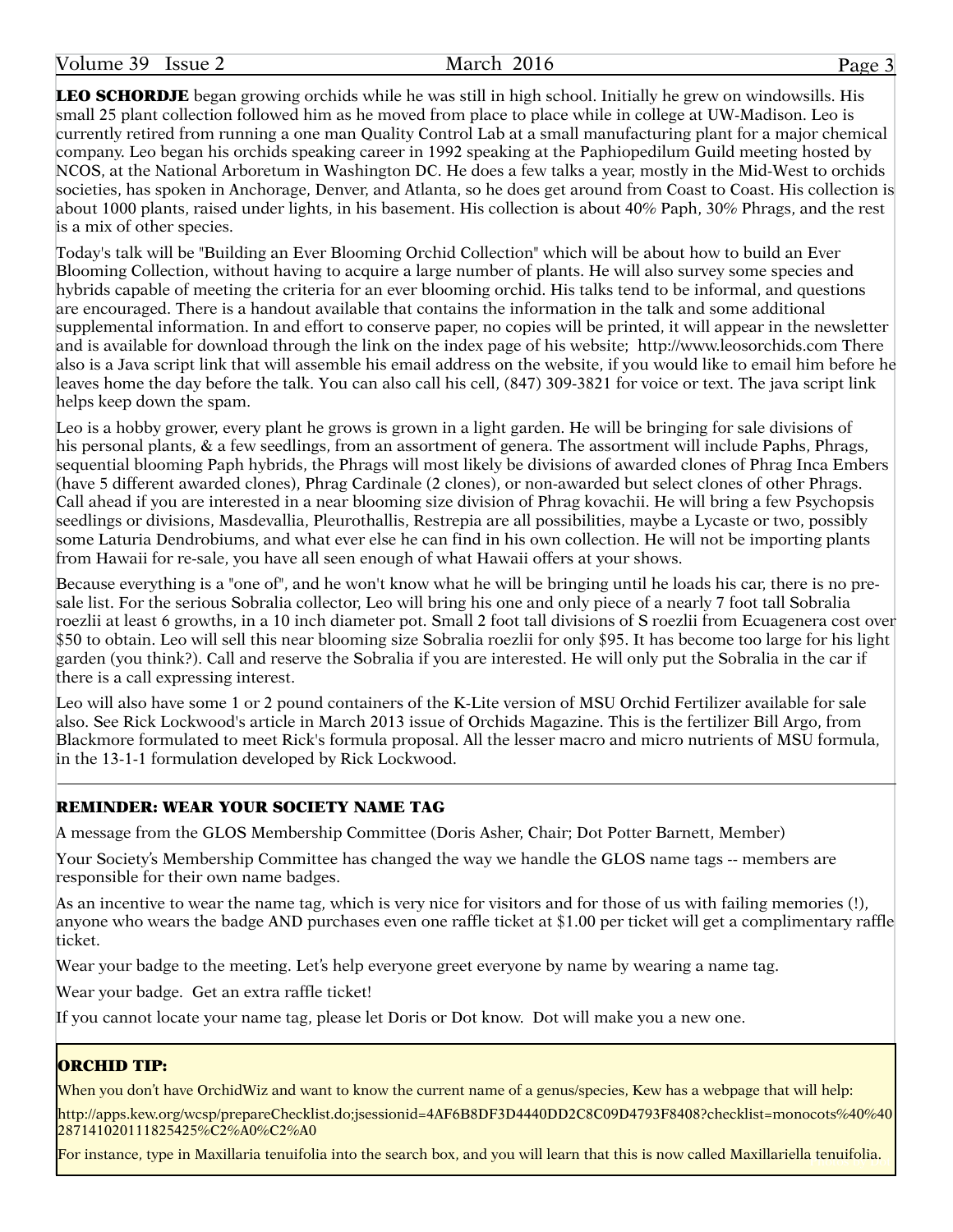# NOTES FOR TREASURER'S REPORT FEB 09, 2016 - Submitted by Ioana Sonea

Current period –14/10/2015 to 09/02/2016

Income:

- 1. Main sources of income were
	- a. Table rental fees (\$1940)
	- b. Donations for show trophies (\$335)
	- c. Proceeds from the raffle (\$65) and silent auction (\$43)
	- d. Donations (\$353.46)
	- e. Membership fees (\$24),
	- f. Donations to GLOS to cover cost of hard copies of Calypso (\$13.08)
	- g. MSUFCU Certificate 1 with a balance of \$1413.43 renewed on 10/29/15 as a 4-Year Certificate (*total income over 4 year period: \$96.98, starting balance 4 years ago was \$1316.45*)
- 2. Total income for period: \$2870.52

# Expenses:

- 1. Main expenses for the period were
	- a. Show site rental (\$875)
	- b. Show supplies: postcards (\$264.90)
	- c. Donations (\$200, \$100 each to Nature Conservancy and Michigan Nature Association)
	- d. Reimbursement of travel expenses (gasoline) to Carol Stuht, incurred with Grand Rapids show (\$31.20)
- 2. Total expense for period: \$1371.10

Net for October 14, 2015 to February 9, 2016: +\$1,499.42

Year to date (July 1, 2015 to February 9, 2016)

Income year to date: \$4002.06.

- 1. Main sources of income were
	- a. Table rental fees (\$1940)
	- b. Donations for show trophies (\$400)
	- c. Donations (\$661.46) including \$175 in memory of past members
	- d. Proceeds from the raffle (\$339) and silent auction (\$262)
	- e. Membership fees (\$216),
	- f. CD1 matured on 7/31/2015, rolled over into 4 yr CD maturing on 7/31/2019 (\$78.31)
	- g. MSUFCU Certificate 1 with a balance of \$1413.43 renewed on 10/29/15 as a 4-Year Certificate. (*total income over 4 year period: \$96.98, starting balance 4 years ago was \$1316.45*)
	- h. Donations to GLOS to cover cost of hard copies of Calypso (\$40.62)

Expenses year-to-date: \$2805.73

- 1. Main expenses for the period were
	- a. Show site rental (\$875)
	- b. Show supplies: postcards, ribbons, copying etc (\$566.90)
	- c. Donations (\$350, \$150 to Great Lakes Judging Center \$100 each to Nature Conservancy and Michigan Nature Association)
	- d. Speaker's fees (\$350)
	- e. Church room rental for 2015-16 (\$250)
	- f. Fabric for backdrops (\$159.84)
	- g. Base price of plants sold at silent auction (\$70)
	- h. Misc. copying (\$50)
	- i. Web hosting and domain fees (\$42.65)
	- j. Reimbursement of picnic deposit to Dot (\$40)
	- k. Reimbursement of travel expenses (gasoline) to Carol Stuht, incurred with Grand Rapids show (\$31.20)
	- l. State of Michigan Nonprofit corporation 2015 information update (\$20)

Year-to-date net: +\$1197.33

Notice to all GLOS members: The latest update to the GLOS Roster is now complete, and you should have received your copy by now. If you have not, please contact Dot Barnett for your PDF copy, or Doris Asher for a paper copy if you do not have email.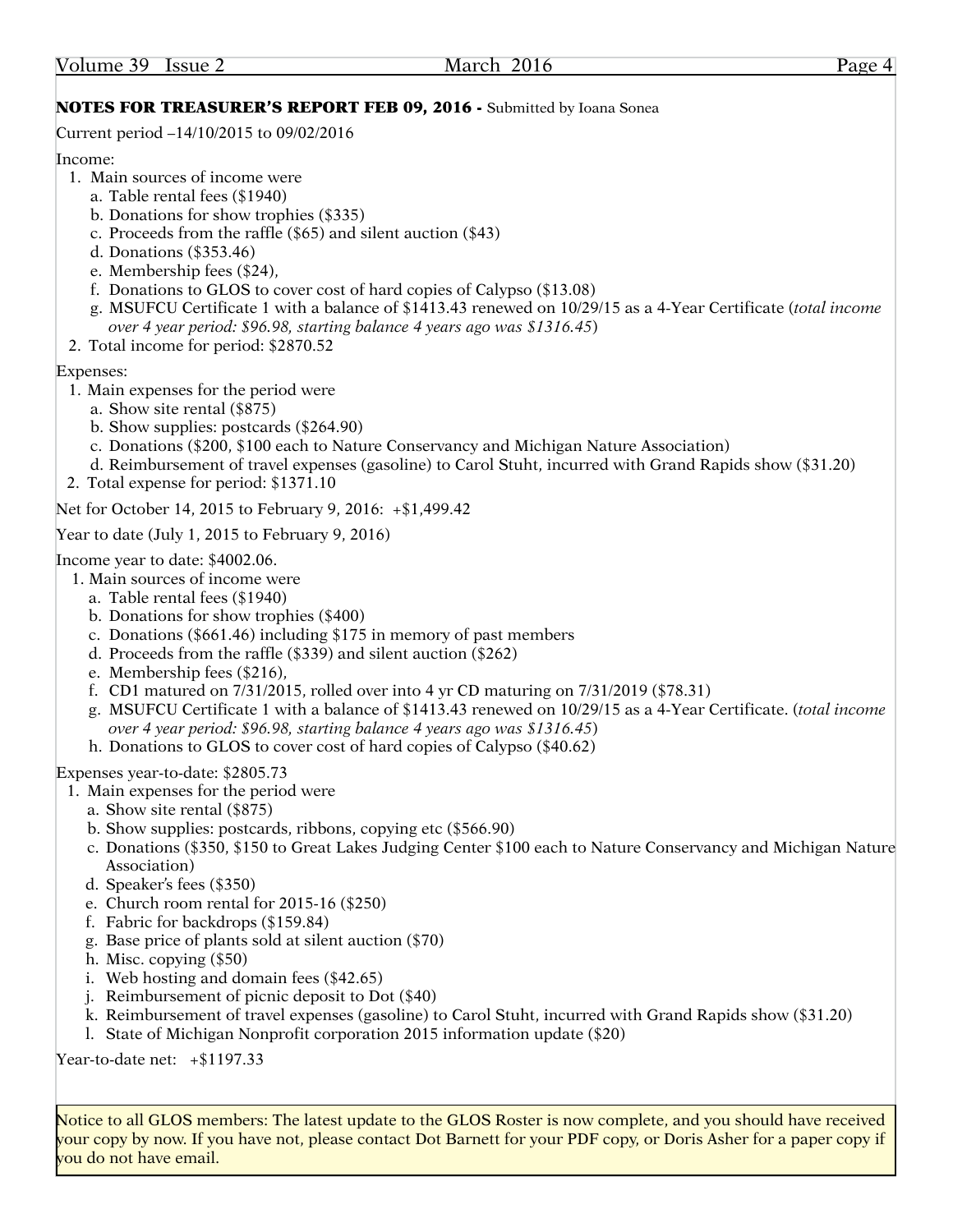# JANUARY MEETING MINUTES - Submitted by Diane Zoellner, Secretary

GLOS welcomed new member Steve Marvin and his guest Amy Cimmerer to the meeting, as well as two visitors, Tammy Scherer and Jim Churn. Tammy joined at the end of the meeting.

Nominating Committee- Mike Underwood and two additional members will be on the committee to present the slate of officers for 2016/2017. The slate will be announced at the March meeting and the election will be held at the May meeting.

Awards Committee-Please send in suggestions for awardees. Presentations will be made at the May meeting.

Thank you to Sharon Alden, Mary Henman, Ioana Sonea, Larry Watson, Kherwin Cheng Chua, and Doris Asher for supplying the food for our meeting.

March 19, 2016, Meeting-Our March food volunteers are Pam Milks, Sharon Alden, and Mary Henman. Because the March meeting is in conflict with the Ann Arbor Show, a different speaker is needed. Leo Schordje from the Chicago area will be asked to speak about creating an orchid collection which blooms year-round.

# **ORCHID SHOW, FEBRUARY 27-28, 2016**

Show Chair- Doris Asher asked each committee chairperson to give a brief summary of their committee's activities and if help is needed.

Information Table/Membership- Emily Tseng and Mary Henman asked for help at the information table. Please sign up for a 2 hour period for either Saturday or Sunday.

Art Exhibits, Orchid-Related- Carol Ann Stuht explained the art display and asked for art.

- GLOS Exhibit- Pete Ostlund would like about 75 plants, each labeled with its name and parentage. Please deliver by noon on Friday. Pete and volunteers will set up the display areas Thursday night which takes a couple of hours.
- Vendor and Exhibitor Liaison- Pete Ostlund announced that 22 tables were sold.
- Television Publicity- Pete Porciello said the television ad would run Wednesday through Saturday on channels 6 and 10.
- Orchid-in-Use Competition- Marilyn Lee encouraged GLOS members to be involved with our Orchid-in-Use Competition.
- Classes for Public- Mike Underwood reported he had 4 classes on Saturday and 3 on Sunday. If someone wanted to do a class, please contact Mike.

Hospitality- Leslie Behm and Jerrie Nichols- On Friday,

- GLOS provides a pizza dinner for about 80 people. Members are asked to donate salads, fruits, vegetables, deserts, or drinks. On Saturday, breakfast will be provided for the clerks and judges, and a catered lunch at noon for the vendors, clerks, and judges.
- Kids' Corner- Michael Bukala will do an activity on Saturday with children, and Diane Zoellner will do one on Sunday. There is also a scavenger hunt for children to find different colored orchids after which they receive a small prize.
- Parking Permits/Signage- Ioana Sonea told us parking on Saturday and Sunday is free. However, on Friday, we must pay for parking until 6. This issue will be discussed further at the next board meeting.
- Flyers/Handouts- Dot Potter Barnett designed the beautiful postcard.
- Judging Activities/Registration- Doris Asher reported there are 19 judges and 19 clerks at this time. She would like to have 30 clerks.
- Michael Underwood will go to the Farmer's Market to promote the show. Ioana Sonea, Larry Watson, and Kherwin Cheng Chua will join him. If anyone has small unusual flowers to display, please contact Michael. Doris encouraged the committee chairs to attend the board meeting February 9th at Ioana's house.

After the discussion about the upcoming GLOS Orchid Show, Marilyn Lee shared her cattleya.

Then the members present divided into 3 groups led by Mike Underwood, Rob Halgren, or Pete Oslund. Each group had a multi-growth plant which was taken out of its pot, separated into smaller divisions, and then re-potted. The resulting plants were given to those present.

The evening concluded with the silent auction run by Ioana and the raffle handled by Doris.

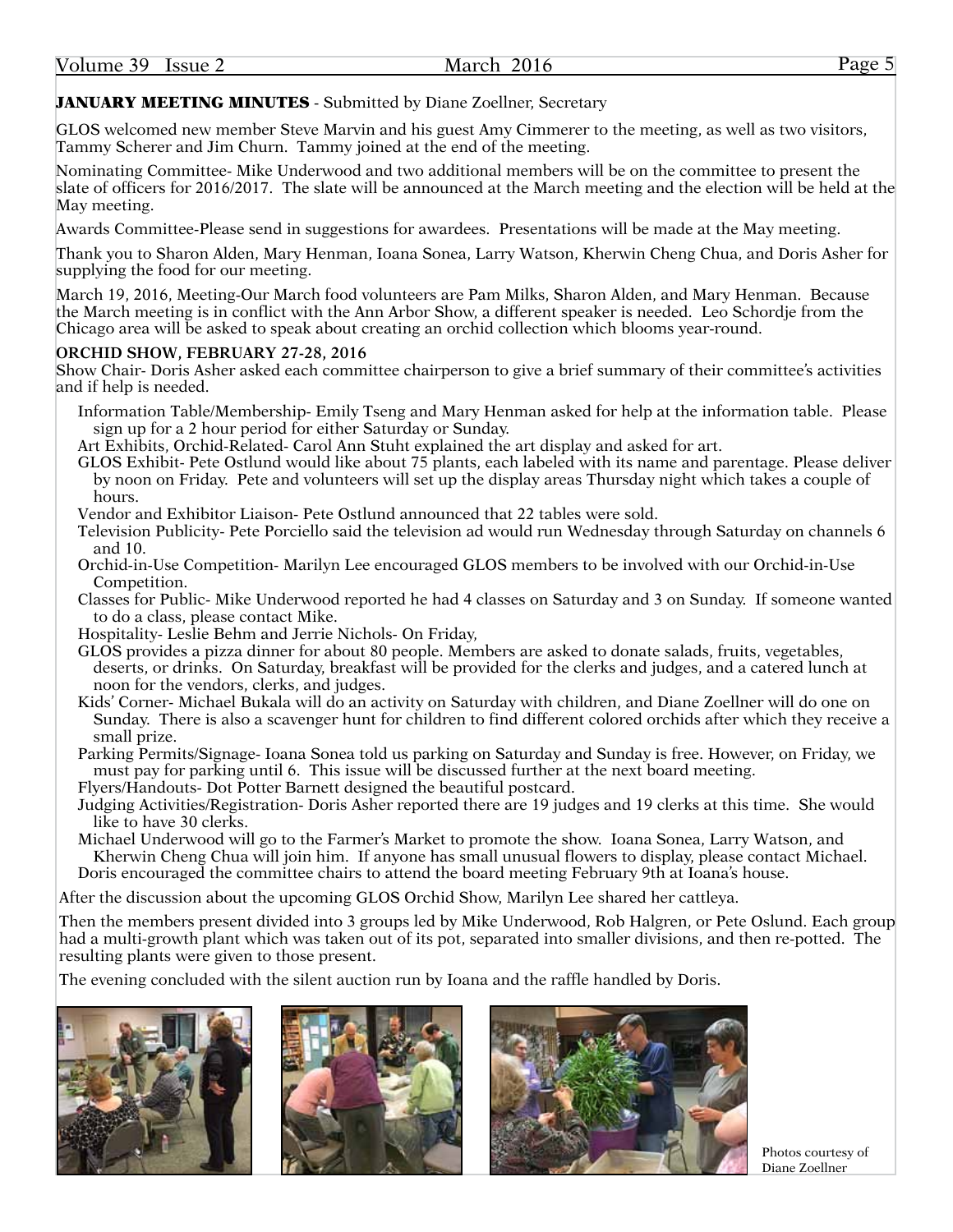# REPORT: GLOS AT GRAND VALLEY OS SHOW - submitted by Carol Ann Stuht

The January weather was feeling bipolar for the GVOS show January 16-17. Friday, set up day for Pete Ostlund, Diane Zoellner and myself was warm and quiet, lulling us into a false sense of security. Sunday it was downright freezing for Pete, Michael Bukula and me returning everything to Lansing. Actually, it was a bitter 13 degrees at 5pm. In-between, the show itself was beautiful and well attended, especially on Saturday. GLOS had a 25 square foot corner with lots of natural light. Our plant arrangement earned the society a blue ribbon in class 5.

Plants for the show were collected at Marilyn Lee's, and Dot Barnett's homes.

Seven GLOS members contributed 24 plants for our display.

Thank you everyone that helped in any way to get this display to and from Grand Rapids. The blue ribbon is yours.

Plant awards are as follows:

Dot Potter Barnett

- 1st Vanda (Sarojini x Kasem's Delight)
- 1st Vanda Princess Mikasa
- 2nd Max. variabilis
- 2nd Paph. Elfin Charm
- 2nd Phrag. Nicholle Tower
- 3rd Phal. pallens

# Julie Bishop

- 1st Onc. Red Stars
- 2nd Phal. (no id)
- 3rd Dendrobium (no id)
- Larry Watson and Kherwin Cheng Chua
	- 1st Bulbophyllum purpureorhacis
	- 1st Epc. Rene Marques
	- 3rd B. Little Stars

Marilyn Lee

- 1st Phal. (Frozen Polaris x Orbin x I-Hsin Gem)
- 1st Phal. Pink Lady
- 2nd Phal. Snowflake

# Jerrie Nichols

2nd Mas. erinacea

Carol Stuht

3rd Paph. Madison River

| <b>GLOS ROSTER</b> | <b>New Members -- Welcome!</b>                                                                                     |                                                                                                                                                   | <b>Updates</b>                  |
|--------------------|--------------------------------------------------------------------------------------------------------------------|---------------------------------------------------------------------------------------------------------------------------------------------------|---------------------------------|
| Ceater             | <b>Tammy Scherer</b><br>MI 48848<br>517-651-2036<br>scheret@aol.com                                                | <b>Michele Darling</b><br>10252 Chadwick Road, Laingsburg 4700 Bath Road, PO Box 816, Perry,<br>MI 48872<br>Tel 517 420 2834<br>racefish3@aol.com | Ann McConnelee:<br>517-525-0289 |
| 300                | <b>Bridget Ludwig</b><br>6220 Barbados Way, Dimondale,<br>MI 48821<br>Tel 574 286 8722<br>: $lbridget01@gmail.com$ | Elizabeth Hepola Roth & David Roth<br>12498 Cherry Lane, Grand Ledge,<br>MI 48837<br>Tel 734 846 5046<br>elizabeth.hepola@gmail.com               |                                 |



Photo courtesy of Pete Ostlund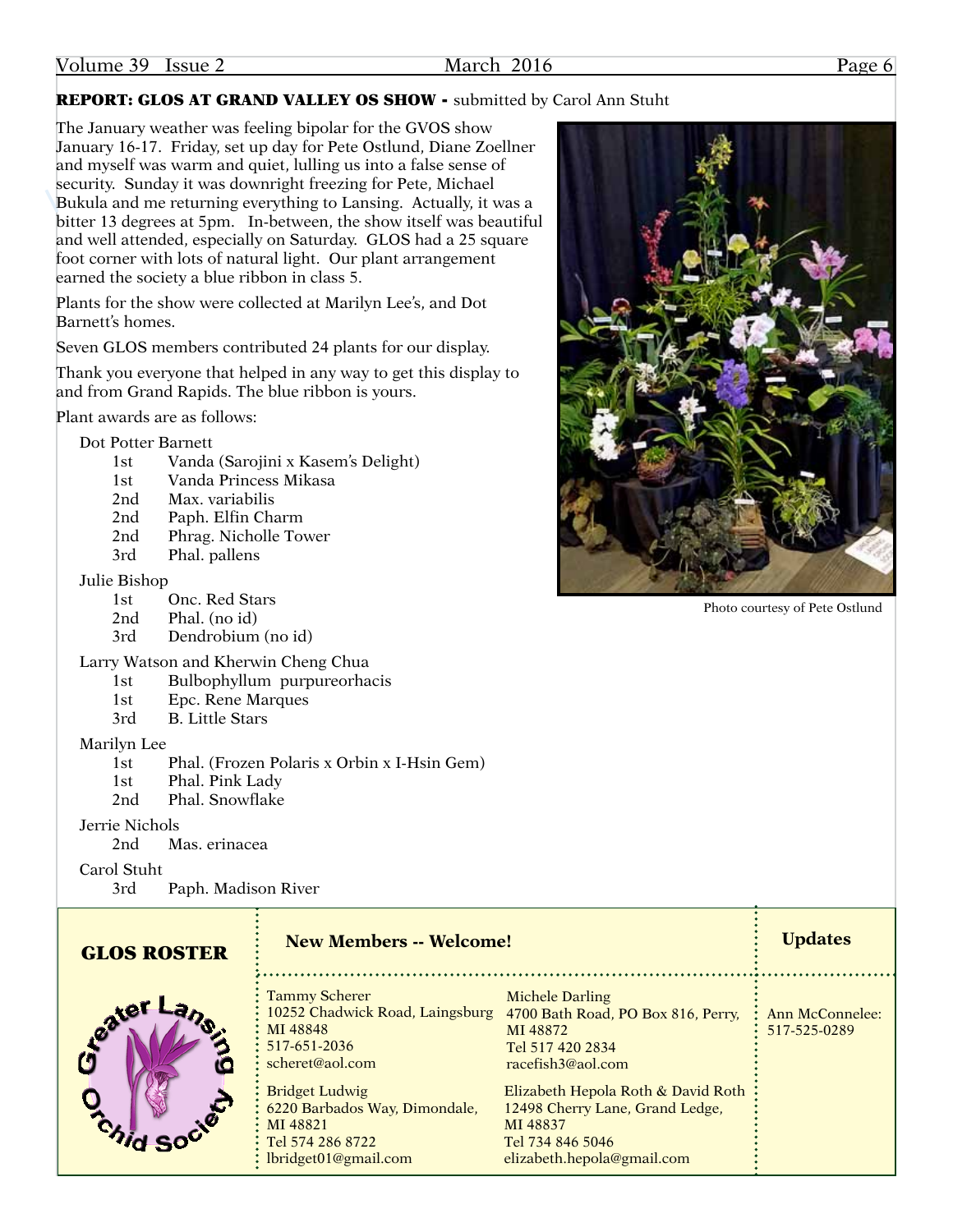### **MINUTES OF FEBRUARY 9, 2016 GLOS BOARD MEETING** - submitted by Diane Zoellner, Secretary

Nine members gathered at Ioana's lovely house to enjoy delicious pizza, salad, and dessert. Members present were Rob Halgren, Pete Ostlund, Leslie Behm, Ioana Sonea, Doris Asher, Carol Ann Stuht, Diane Zoellner, Emily Tseng, and Dot Potter Barnett. Treasurer's Report

Ioana reported that our year to date income was \$4002.06. Our year to date expenses were \$2805.73. Our year to date net was +\$1197.33.

Committee Reports

- 1. Show planning Parking for Friday setup- This is the first year MSU is not allowing free parking on Friday in the Children's Garden Parking Lot. Ioana purchased 10 parking passes each good for 24 hours. These passes are only allowed in staff lots. The commuter lot at Farm Lane will be available to park for free. The cost of parking in the Children's Garden Lot is \$1.80 an hour. Ioana made a motion for this year only, that GLOS will reimburse members for parking up to \$10 at the Children's Garden Lot. Rob seconded it, and the motion was passed.
- 2. Information Table The new location is in the display area. Emily asked for 1 or 2 more chairs. There are 15 new books priced and ready to sell plus another 15 used books.
- 3. GLOS Exhibit and General Setup Pete will arrange the GLOS exhibit. Dot will help label the plants. Pete has asked that the plants be delivered by noon on Friday. Thursday night, Larry Watson, Kherwin Cheng Chua, Michael Henderson, and Pete Ostlund will arrange the tables. Mary Henman will need help with the backdrops. Ioana will help put on table cloths and skirting for the tables.
- 4. Publicity There are postcards still available. Lansing State Journal had the show listed in its events calendar. Doris contacted the Towne Courier and Dot contacted the City Pulse. Michael Underwood will be at the Meridian Mall Farmers' Market on Saturday, February 20th. Pete Porciello said the advertisements on channel ABC and CBS should run about 59 times.
- 5. Vendors and Societies Pete Ostlund reported that Three Rivers cancelled and New World Orchids wanted another table.
- 6. Judges and Clerks Doris has 21 or 22 clerks available. Four people volunteered to help from the Master Gardeners Club after Doris and Rob attended their meeting.
- 7. Trophy Sponsors Doris reported that all of the trophies had sponsors.
- 8. Food Leslie will pick up donuts for Saturday. Pete will pick up yogurt and water. Doris will bring hard cooked eggs.
- 9. Tear Down Whoever is available will help tear down.
- Membership We would like to welcome a new member, Tammy Scherer, who joined at our January meeting. Doris reported that we currently have 99 members in 86 households.
- New Board Members Michael Underwood will be in charge of recruiting members for open board positions. The election will be held at the May meeting.
- Awards Rob will chair the Awards Committee and Michael Henderson will be a member. Suggestions for awardees will be taken at the March meeting, and the presentation will be at the May meeting.

#### OLD BUSINESS

Programs

- 1 We will reschedule Kristen Uthus for 2016.
- 2 March 19,2016 Because this is the same day as the Ann Arbor Show, many members will not be able to attend our meeting. Because Doris is unable to attend, Jerrie will open the church, transport the refreshment supplies, and set up the meeting room. The speaker is Leo Schordje, from Zion, IL near Chicago. His talk will be: How to Have an Ever-Blooming Orchid Collection.
- 3 May 21, 2016 Election of officers for 2016-2017 will be held. Our speaker will be Peter T. Lin from Diamond Orchids, Southern CA. The topic will be miniature cattleyas.
- 4 Saturday, July 23, 2016, Our picnic will be from noon until 4.
- 5 September 17, 2016 The speaker will be Rick Lockwood. The topic will be "What Do Orchids Eat?" We will share this meeting with MOS.
- 6 October 8, 2016 This is our Special All-State Meeting with speaker Carlos Fighetti.

Away Shows

- 1 March 19-20, 2016 Ann Arbor Show Jerrie will need some help.
- 2 April 23-24, 2016 Michigan Orchid Society We need a set up crew. Ioana will help take it down, Dot may help with the take down.
- 3 November 5-6, 2016 Michiana Show Doris and Lynn will set it up and take it down.
- 4 November 26-27,2016 Saginaw Valley Show So far, Ioana will be part of the crew.

Other Old Business

The annual conservation donations were sent last December. Ioana sent \$100 to the Nature Conservancy and \$100 to Michigan Nature Association.

Dot researched having GLOS T-shirts made at Cafe` Press.

New Business

The deadline for the next Calypso is Tuesday, March 1st.

April Board Meeting The meeting date has been changed to Tuesday, April 5th at 7 p.m. It will be at Diane Zoellner's house, 1711 Rudgate Lane, East Lansing, MI 48223.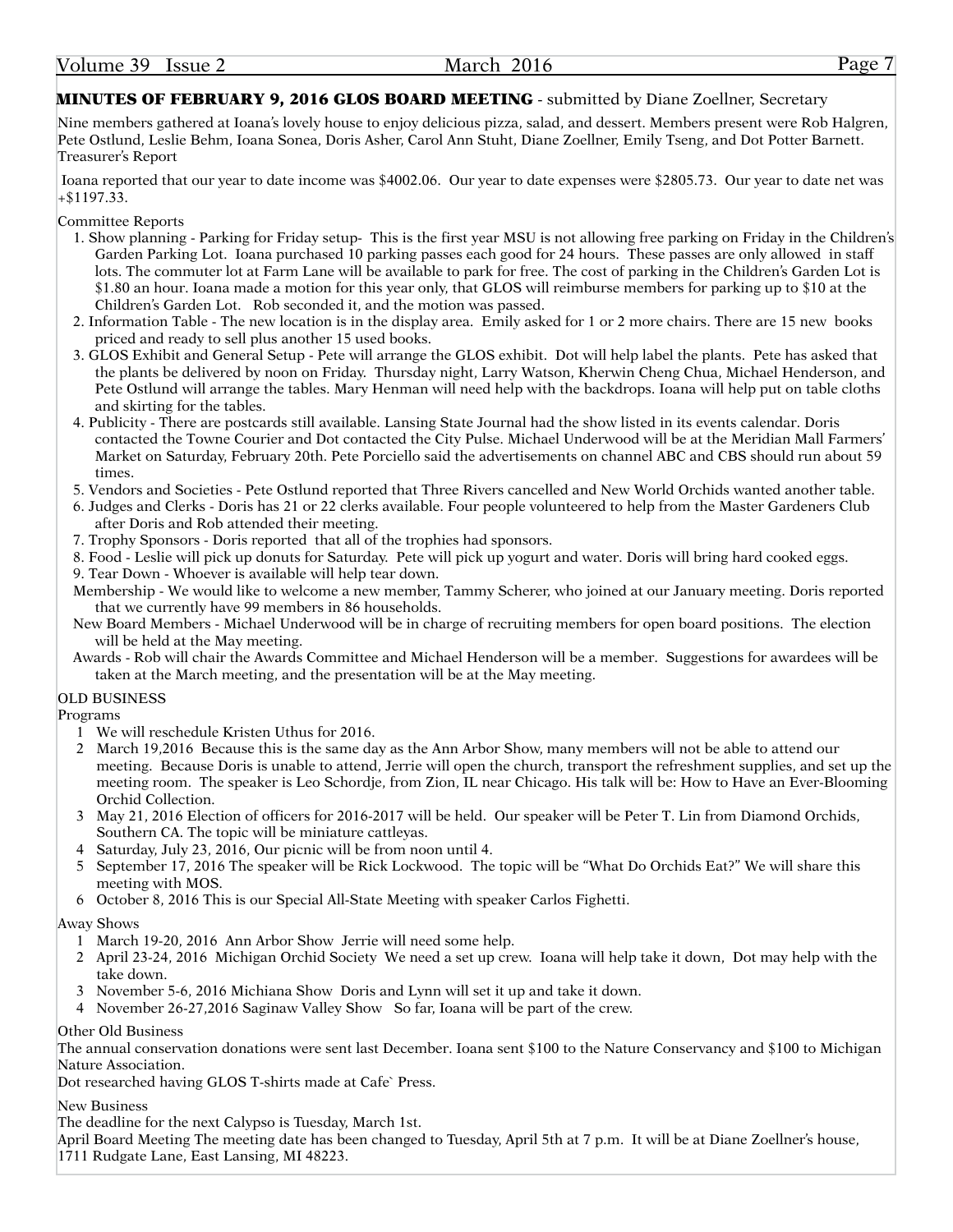Volume 39 Issue 2 March 2016 Page 8

*Congratulations to Pete Ostlund and display set-up crew!*

REPORT ON JUDGING GLOS 33rd CONSECUTIVE ANNUAL SHOW - Doris Asher, Chair, Judging Activities

Visitors to our Show enjoyed 19 exhibits. 130 exhibitors entered about 519 orchids, exhibits, flower arrangements, and pieces of art. (Last year's Show had 21 exhibits, 126 exhibitors, and 533 entries.)

Our trophy winners this year:

Open exhibit: New Vision Orchids (Yorktown, IN)

Society exhibit: Greater Lansing Orchid Society

Amateur exhibit: Dennis Seffernick (Swanton, OH)

Cattleya alliance: Rhyncholaeliocattleya Paradise Ruby 'Sweetie' HCC/AOS (Hisako Akatsuka x Cattleya Wendy's Valentine) (Sandy Ohlund, Rolling Prairie, IN)

Paphiopedilum: Paphiopedilum Rosy Egret 'Nancy Jeanette' HCC/AOS (appletonianum x acmodontum) (Julie Renner, Kalamazoo-Dunes OS) – this same orchid won this trophy last year!

Phalaenopsis: Phalaenopsis amabilis (Pete Ostlund, GLOS) Vanda: Renanthera Kalsom 'Kapoho Fire' AM,CCM/AOS (philippinensis *f* storiei) (Sandy Ohlund, Rolling Prairie, IN) *Congratulations, Pete Ostlund!*

Brassias, Miltonias: Brassidium Yellow Star 'Golden Gambel' (Oncidium Cornelia (1914) x Gilded Urchin) (Roberts Flower Supply, Columbia Station, OH)

Oncidium Alliance: Oncidium Sharry Baby 'Sweet Fragrance' AM,CCM/AOS (Jamie Sutton x Honolulu) (Helmut Schick, Saginaw Valley Orchid Society)

Cymbidium Alliance: Cymbidium Via Volcano 'Flash' AM, CCM/AOS (Volcano x Via Costa) (Porter's Orchids, Grand Ledge, MI) – this same orchid won this trophy last year! *Congratulations, Bill Porter!*

In fact, I have a photograph that Jan Szyren took of the late Kris Garling standing in front of this plant at the 2012 Show when it won this same trophy!

Dendrobium Alliance: Dendrobium Stardust 'Cherimoya' HCC/AOS (unicum x Ukon) (Porter's Orchids, Grand Ledge, MI)

Pleurothallid Alliance: Masdevallia Pixie Dust 'Marsh Hollow' AM/AOS (uniflora x decumana) (New Vision Orchids, Yorktown, IN)

Miscellaneous Genera: Gongora Sharon Giles 'Alexandra's Avatar' CCM/AOS (truncata x boracayanensis) (Dennis Seffernick, Swanton, OH)

Specimen Plant: Epidendrum centradenium (New Vision Orchids, Yorktown, IN)

Art: Oriental painting on silk (Christine Leung, Mishawaka, IN)

Photography: Color photograph of Pleurothallis amparoana (Katie Payeur, South Bend, IN)

Orchids in Use (Amateur): Single pink Cymbidium flower in clear geometric glass container (Brigitta Bruning, Meridian Garden Club, MI)

- Orchids in Use (Professional): Large "sculpture" featuring yellow-green and white-with-pink-lip Cymbidium blossoms supported on large wooden branch (Dennis Banning, Van Atta Greenhouses, MI)
- Don & Kris Garling Memorial Best of Show: Gongora Sharon Giles 'Alexandra's Avatar' CCM/AOS (truncata x boracayanensis) (Dennis Seffernick, Swanton, OH)

AOS Show Trophy: Greater Lansing Orchid Society -- Kudoes to the design and setup crew!

In addition to the above trophies, the 17 judges, who judged our Show this year, selected seventeen orchids from the Show to study further and gave American Orchid Society awards to six of them:

- 1. Brassocattleya Glorious May 'Buddy Love' HCC/AOS 79 points (Cattleya Gene May x Morning Glory) (Larry Watson, Jr., Ferndale, MI) *Congratulations, Larry Watson!*
- 2. Cypripedium Sabine 'Littlefrog Experiment' HCC/AOS 75 points (fasciolatum x macranthos) (Rob Halgren, Littlefrog Farm, Lansing, MI)
- 3. Gongora Sharon Giles 'Alexandra's Avatar' CCM/AOS 88 points (truncata x boracayanensis) (Dennis Seffernick, Swanton, OH)
- 4. Lycaste skinneri var ruborosa 'New Vision Blush' AM/AOS 84 points (New Vision Orchids, Yorktown, IN)
- 5. Paphiopedilum Memoria Gabriel Cayrol 'Oliver' AM/AOS 81 points (Rick Noel x adductum) (Linda Sule, Hemlock, MI)
- 6. Zygoneria Zest (Zygopetalum Advance Australia x Adelaide Meadows) AM/AOS 85 points (Deb Longworth, New Carlisle, IN)

Lynn O'Shaughnessy, who chaired judging on Saturday morning, and I want to thank the people who helped us register all of the entries and prepare the judging folders on Friday night: Georgian Franczyk, Ed Cott, Gordon Griffin, Dave and Mary Jo Miller, and Katie Payeur. In addition, we'd like to thank all of our judges and all of our clerks who came early Saturday morning to help us with the ribbon judging as well as with the AOS judging which followed.

Thank you kindly!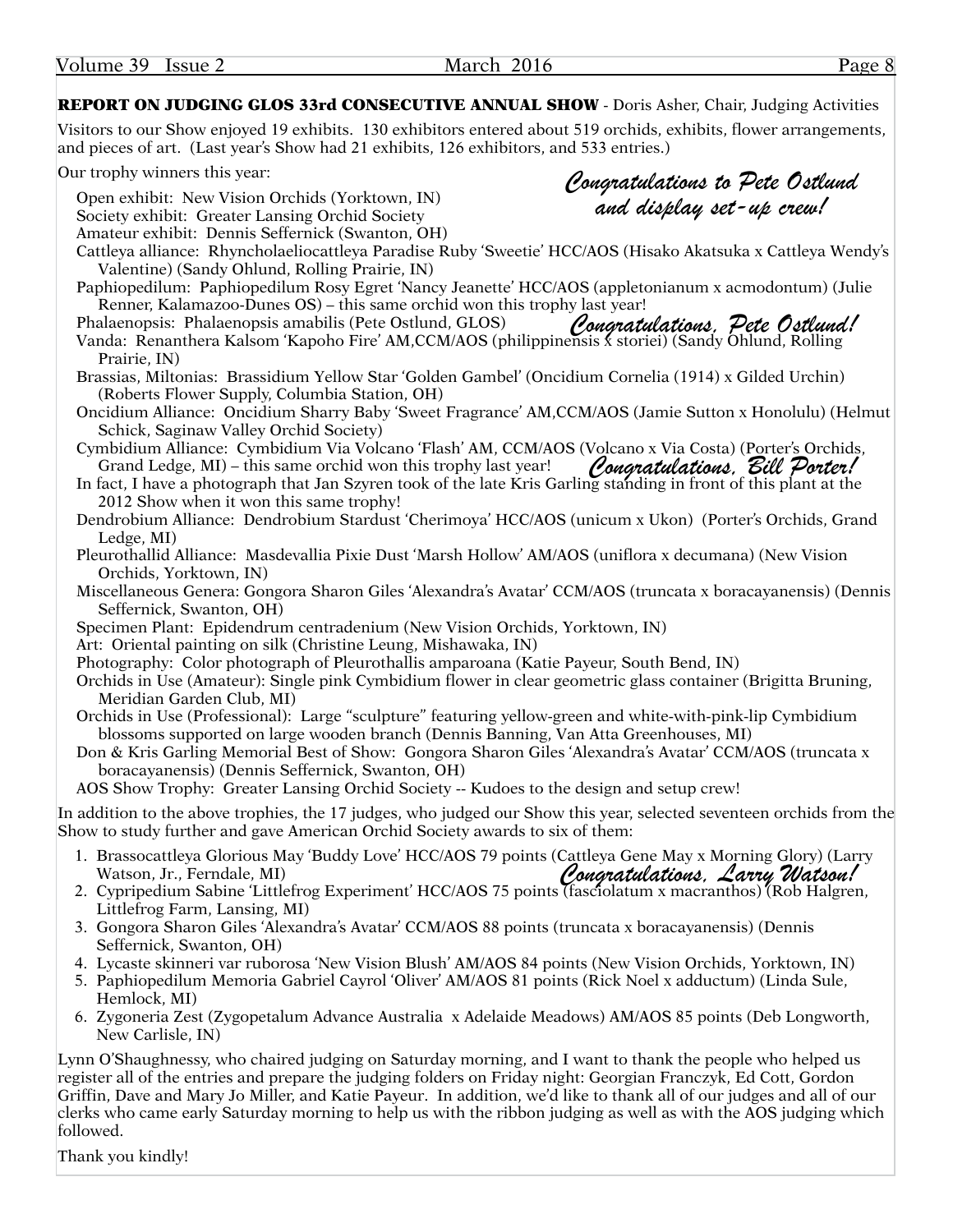# REPORT: GLOS 2016 ORCHID SHOW - Submitted by Dot

With Pete Ostlund's expertise and guidance, Pete, Larry Watson, Kherwin Cheng Chua and Dot Potter Barnett organized and finessed our awardwinning display. Everyone who submitted plants for the display won at least one ribbon. Thank you, all who participated in any way to make our show a success.

We hope all our members had a chance to not only see our show, but also participate in some way. Putting on a show of this size is not only difficult, but very rewarding, especially when we receive thanks like the letter on page 2 of this issue. We hope future shows sees participation by all our members. Thank you!



| Orchidist            | Genera                | Name                                  | Class          | Ribbon/Award                            |
|----------------------|-----------------------|---------------------------------------|----------------|-----------------------------------------|
| <b>Display</b>       |                       |                                       | $\overline{7}$ | 1 + Best of Class Trophy<br>+ AOS Award |
| Julia Bishop         | Phalaenopsis          | <b>Hilo Lip</b>                       | 48             | $\overline{2}$                          |
|                      | Phalaenopsis          | Charming                              | 52             | $\overline{\mathbf{3}}$                 |
|                      | Phalaenopsis          | <b>NoID</b>                           | 50             | $\mathbf{I}$                            |
|                      | Phalaenopsis          | Sweetheart                            | 17             | $\overline{2}$                          |
|                      | Phragmipedium         | longitolium x dalessandroi            | 79             | $\overline{3}$                          |
|                      | Caulocattleya         | Spring Fragrance 'Paradise'           | 20             | $\overline{\mathbf{3}}$                 |
| Mary Henman          | Phalaenopsis          | <b>NoID</b>                           | 50             | $\overline{\mathbf{3}}$                 |
| Pete Ostlund         | Dendrobium            | canaliculatum                         | 83             | $\overline{1}$                          |
|                      | Dendrobium            | <b>Blue Twinkle</b>                   | 86             | $\mathbf{I}$                            |
|                      | Epidendrum            | centropetalum                         | 10             | $\overline{\mathbf{3}}$                 |
|                      | Fredclarkeara         | After Dark 'SVO Black Pearl' FCC/AOS  | 96             | $\mathbf{1}$                            |
|                      | Phalaenopsis          | amabilis x Happy Tree                 | 47             | $1 + Best of ClassTrophy$               |
|                      | Phalaenopsis          | amabilis                              | 43             | $\mathbf{I}$                            |
|                      | Rhyncholaeliocattleya | <b>Ruby Sunset</b>                    | 21             | $\overline{3}$                          |
|                      | Phalaenopsis          | Rong Guan Amah                        | 47             | $\overline{3}$                          |
| <b>Marilyn Lee</b>   | Tolumnia              | Ursula Hild                           | 75             | $\overline{2}$                          |
|                      | Paphiopedilum         | Olympic Halo x Stone Lovely           | 36             | $\overline{3}$                          |
|                      | Aliceara              | Pluto's Drummer 'Pacific Pink'        | 70             | $\overline{2}$                          |
| <b>Dot P Barnett</b> | Pabstosepalum         | <b>Ash Trees</b>                      | 95             | $\overline{\mathbf{3}}$                 |
|                      | Phalaenopsis          | equestris                             | 43             | $\overline{3}$                          |
|                      | Dendrochilum          | convallariiforme                      | 98             | $\mathbf{1}$                            |
|                      | Dendrobium            | Hamana Smile                          | 86             | $\overline{\mathbf{3}}$                 |
|                      | Dendrobium            | <b>Australian Artist</b>              | 86<br>101      | $\overline{\mathbf{3}}$<br>3            |
|                      | Phragmipedium         | klotzscheanum                         | 40<br>101      | Special<br>3                            |
|                      | Phragmipedium         | pearcei                               | 40             | $\overline{\mathbf{3}}$                 |
|                      | Trichopilia           | suavis                                | 73             | $\overline{2}$                          |
|                      | Vanda                 | Princess Mikasa                       | 63a            | $1 + Special$                           |
|                      | Vanda                 | Blaupunkt                             | 63             | $\overline{1}$                          |
| Larry/Kherwin        | Phalaenopsis          | <b>NoID</b>                           | 48             | $\mathbf{1}$                            |
|                      | Phalaenopsis          | <b>Brother Pixie King</b>             | 57             | $\overline{2}$                          |
|                      | Cymbidium             | Bennett-Poei                          | 79             | $\overline{\mathbf{3}}$                 |
|                      | Brassocattleya        | Glorious May 'Buddy Love'             | 19             | $1 + HCC/AOS$ 79 points                 |
|                      | Brassavola            | <b>Little Stars</b>                   | 12             | $\overline{3}$                          |
| Christa Forrester    | Dendrobium            | delicatum 'Christa'                   | 83             | $\overline{1}$                          |
|                      | <b>Stenosarcos</b>    | Vanguard                              | 99             | $\overline{3}$                          |
|                      | Dendrobium            | kingianum                             | 83             | $\overline{2}$                          |
| Carol Ann Stuht      | Cymbidium             | Enzan Helios                          | 79             | 3                                       |
|                      | Cymbidium             | <b>Peggy Sue</b>                      | 80             | $\mathbf{I}$                            |
|                      | Cymbidium             | Dorothy Stockstill 'Forgotten Fruits' | 80             | $\overline{2}$                          |
|                      | Paphiopedilum         | <b>Madison River</b>                  | 38             | $\overline{2}$                          |
|                      | Paphiopedilum         |                                       | 35             | $\overline{3}$                          |
| Ioana Sonea          | Phragmipedium         | <b>Cape Sunset</b>                    | 41             | $\overline{3}$                          |
|                      | Phalaenopsis          | <b>NoID</b>                           | 57             | $\mathbf{1}$                            |
|                      | Phalaenopsis          | <b>NoID</b>                           | 48             | $\overline{3}$                          |
|                      | Phalaenopsis          | <b>NoID</b>                           | 46             |                                         |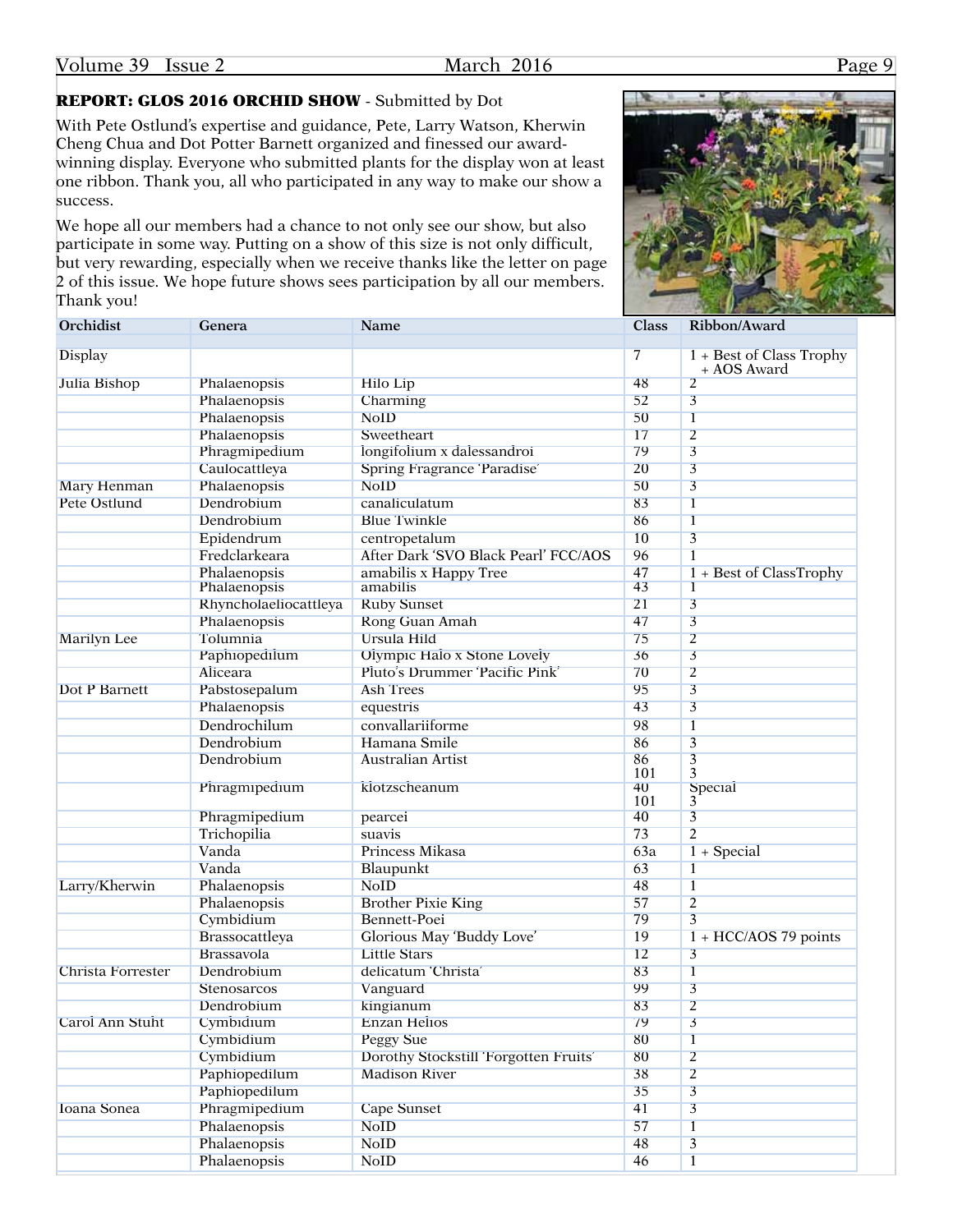#### March 2016 Page 10

# THANK YOU, CLERKS - Doris Asher, Chair of Judging Activities

The Society issues a hearty "thank you" to members and other friends who volunteered to clerk at the Show. Clerks assist the judging teams in finding the plants entered in the class, preparing the ribbons for the winning entries, placing the ribbons on the winners, and recording the winners in the Society's official record. They began on Saturday morning, February 27th, at 7:30 a.m. with a light breakfast and worked until ribbon judging was concluded, about 11:00 a.m.

Judging Chair Lynn O'Shaughnessy assigned the 16 judges into seven teams. We were very pleased to have judges from the Mid-America (St Louis), Cincinnati, and Chicago Judging Centers working with us this year. All judges and clerks were invited to be the Society's guests at the Judges' Luncheon held at the Show.

The following individuals clerked at our 33rd consecutive orchid show:

**Leslie Behm \* Dea Bishop (lay judge) \* Michele Bridges \* Michael Bukala \* Bill Cadman (lay judge) \* Kherwin Cheng Chua \* Jim Churn \* Janis Erins \* Teresa Fowle \* Norm Goebel \* Sylvia Heaton \* Michael Henderson \* Mary Henman (Photography) \* Dawn Kittle \* Deb Longworth (Orchids in Use) \* Ann McConnelee \* Mary Jo Miller \* Pete Ostlund \* Tammy Scherer \* Jack Shumaker (lay judge) \* Ioana Sonea \* Carol Ann Stuht (Art) \* Becky Thayer \* Emily Tseng \* Mike Underwood (lay judge) \* Larry Watson Jr \* Jill Wood**

*Thank you!*



GLOS Display, February 2016

Photos by Dot

Photo courtesy of Lynn O'shaughnessy

Brassocattleya Glorious May 'Buddy Love' HCC/AOS 79 points

*Congratulations, Larry!*

**MEMBERSHIP YEAR DRAWS TO A CLOSE** - submitted by Doris Asher, Membership Committee Chair

Since the Society's fiscal year runs from July 1 to June 30 of each year, it is getting to be time to renew your membership by sending in your annual dues – \$8.00 for an individual plus an additional \$4.00 for each additional household member. For members who want to save significant dues over time, the Society offers a life membership for a one-time payment of \$80.00. Thirty-seven people have already taken advantage of the life membership.

Please make checks payable to GLOS and send them to Treasurer Ioana Sonea, 3740 Chippendale Drive, Okemos, MI 48864.

Thank you for sending in your dues prior to the deadline. We do not want you to miss even one issue of The Calypso. So far, 36 households (39 individuals) have already paid their dues for the coming year; we need to hear from 50 households (60 individuals) who have not yet renewed. Please consider receiving your newsletter electronically at no cost to the Society. Or, perhaps you could make a special donation to help offset the expense of photocopying and mailing – each issue costs GLOS \$1.09 to provide in hard copy for a total cost per year of \$6.54. Help the Society keep its dues low!

(Members who have already paid for the coming year have their names highlighted in yellow on the mailing label on this issue. Such members do not need to pay at this time. If you get your Calypso electronically, Dot Potter will let you know if you have already paid or if you still need to do so when she sends the newsletter to you.)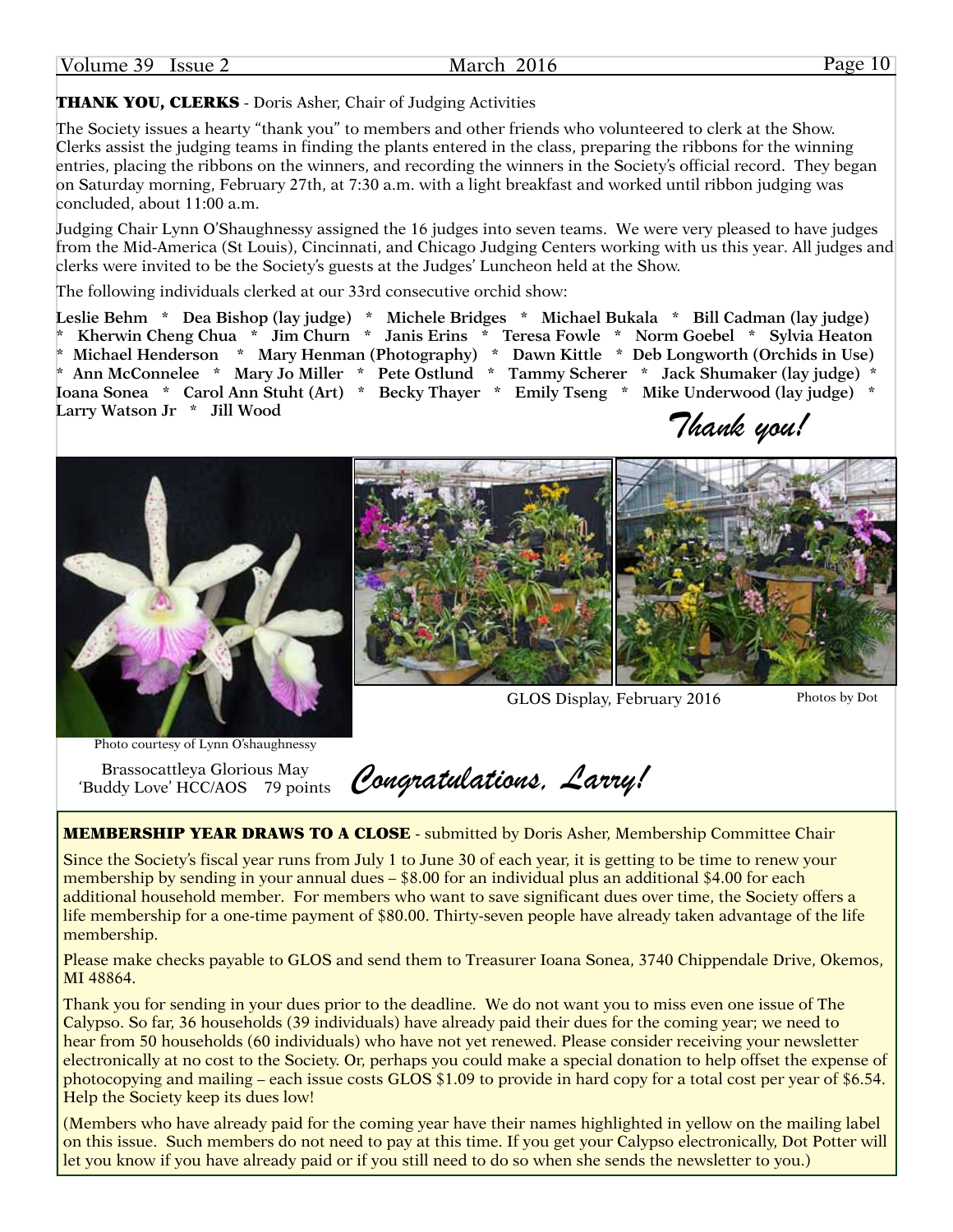# **PORTER'S ORCHIDS**

Royston Rd. at St. Joe Hwy., Grand Ledge, MI Usually Open Mon-Thurs, Sat, 10 am - 5 pm See our website for specifics http://portersorchids.com 517-622-4188

**Quality Orchids for the Home Environment** 

Our greenhouses are a great place to be to chase away those cold weather blues and replace them with the colors of orchids in bloom in the ambience of a warmer climate. Come visit us and see for yourself.



NEW HOURS: Tuesday - Saturday 10:00 to 3:00 734-243-0180

> 3022 Bluebush Rd. Monroe, Michigan 48162

GLOS Web Site: <http://greaterlansingorchidsociety.com>

The Great Lakes Judging Center Annual Educational Seminar June 18-19, 2016

Saturday: Judging 1:00, Speakers 2:30 Sunday: 9:00 AM Speakers

# The Awesome Oncidiums!

Washtenaw Community College Morris J. Lawrence Building 48 East Huron River Drive Ann Arbor, MI 48108

#### Speakers:

Mark Chase "The Five-year-old Child Test: How Well Does It Really Work to Distinguish Odontoglossum from Oncidium?" Russ Vernon "Odontoglossum Hybridizing & Culture" and many others \*Free\* Admission, please RSVP: asherdoris@juno.com Dinner Saturday Evening: \$20 asherdoris@juno.com Vendors Silent and Live Auctions Good Food and Lots of Fun!

Contact us: seminar@gljc.org Web: gljc.org

### ORCHID CARETAKER NEEDED

GLOS member Linda Rigas is looking for someone to water her orchids for hire when she is on vacation from time to time. Linda reports that she has "low maintenance orchids – nothing complicated". She lives on Dickens Way in East Lansing. Email: ljrigas@comcast.net. Phone: 517- 575-0476.

# **SELLING ORCHIDS AT GLOS MEETINGS:**

Perhaps a plant has outgrown its home, maybe you have a division to share, occasionally you may find a plant doesn't bloom for you or like your conditions, possibly you need to make room for something new, or you just no longer want a certain plant.

Whatever the reason, the Raffle and the Silent Auction Tables are great places to share your no-longer wanted orchids with fellow society members.

Please keep in mind, however, that shared plants should be healthy, free of diseases and insects, and be generally well-cared for. Just as you wouldn't want to take home a sick plant, neither should you expect others to accept one. Such plants are better off becoming a part of a compost pile than potentially passing on its ailment(s) to another's collection.

The Society does have a responsibility to not allow diseased or insect-infested plants to be distributed at our meetings.

However, we all take great pleasure in finding, growing and blooming treasures from the Raffle and Silent Auction Tables.

# *GLOS Advertising Policy*

*Commercial members may advertise their orchid businesses in the Calypso at no extra charge. Ads will appear as space is available and in the order they are received. Advertisers are responsible for preparing their ads. Standing Ads size should normally be 2" x 3" but exceptions may be made for special events. Submissions will be considered a one-time-only unless designated as standing ads. Please check the stated deadline for submission to any Calypso issue. Submissions may be made via email or regular mail.*

*Non-commercial members may also advertise orchid related items in the Calypso under the above conditions.*